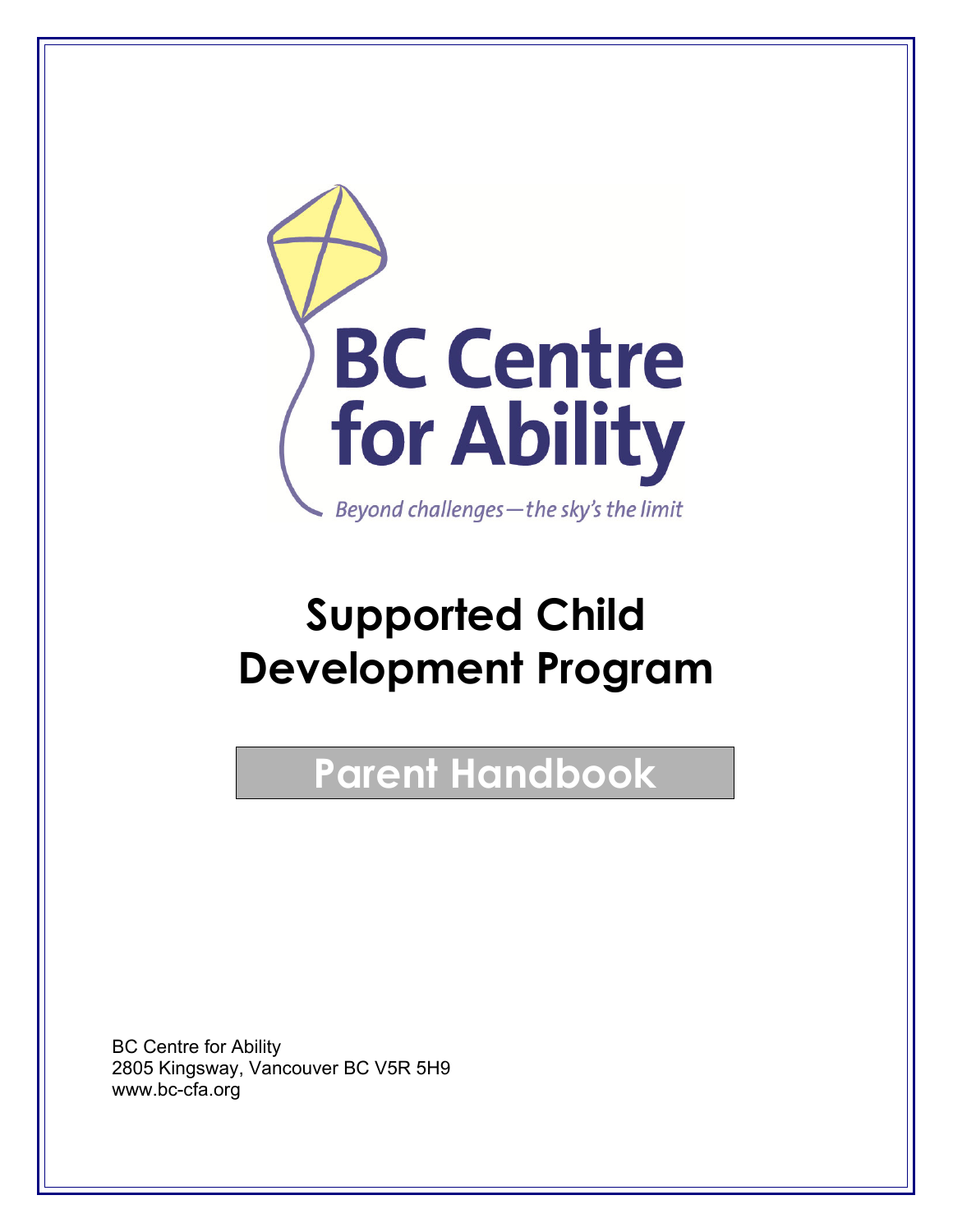# **Table of Contents**

| 1. | - Our History<br>- Our Mandate<br>- Our Funding Sources<br>- Our Funded Services                                                                                                                                                     |
|----|--------------------------------------------------------------------------------------------------------------------------------------------------------------------------------------------------------------------------------------|
| 2. |                                                                                                                                                                                                                                      |
| 3. | - Main Service Principals<br>- Who Does the Program Serve?<br>- How Do I Access Supported Child Development Program Service?<br>- What Happens after the Referral?                                                                   |
| 4. | - Services offered by the Supported Child Development Program<br>- Documents used by the Supported Child Development Program<br>- Supported Child Development Levels of Support<br>- Waitlist Management- Waiting List Priority Tool |
| 5. | Role of Supported Child Development Program Consultant Page 10<br>- Who are your Supported Child Development Consultants?                                                                                                            |
| 6. |                                                                                                                                                                                                                                      |
| 7. | - Parents' Responsibilities<br>- Consents                                                                                                                                                                                            |
| 8. |                                                                                                                                                                                                                                      |
| 9. |                                                                                                                                                                                                                                      |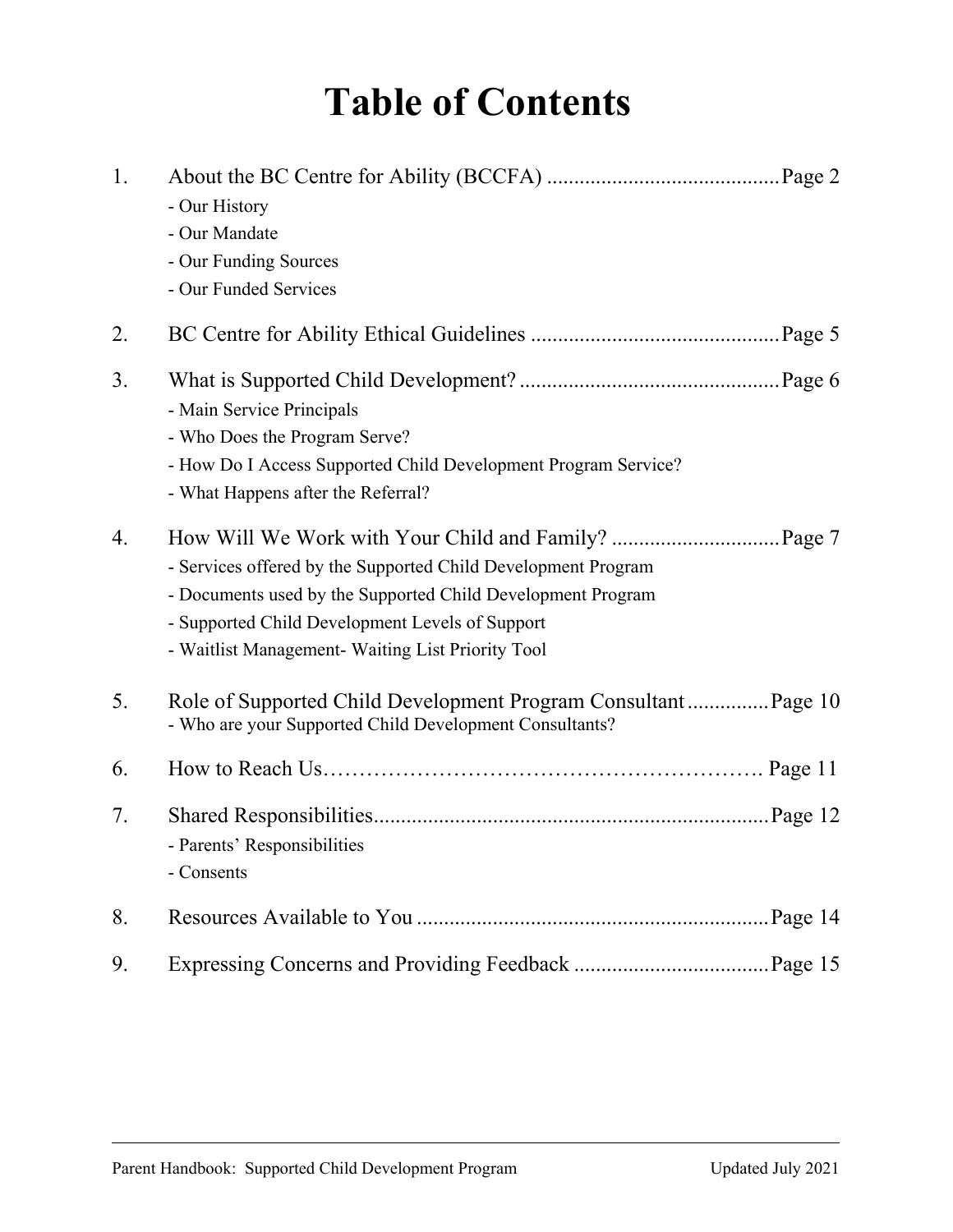# **1. About the BC Centre for Ability**

### **Our History**

The BC Centre for Ability (BCCFA), has been providing a wide range of services to children, youth and adults with disabilities in British Columbia since it was established in 1969 by a group of parents who wanted community and home-based services for their children rather than receiving rehabilitation services in hospital settings.

### **Our Mandate**

#### **Vision**

Inclusive communities where every person thrives at all stages of life.

#### **Mission**

To lead in the design and delivery of community-based services for persons with diverse abilities.

#### **Values**

**Hope:** We help clients and families see hope for the future.

**Kindness:** Kindness and empathy form the basis of every interaction.

**Collaboration:** We work together as staff, clients, members and communities to build on our strengths and achieve the best possible outcomes.

**Innovation:** We are creative risk takers who relentlessly seek to improve and excel.

**Family Centred:** We honour and respect the unique needs and preferences of our clients, celebrate our diversity and ensure that clients, families and caregivers are at the centre of everything we do**.** 

### **Our Funding Sources**

The BC Centre for Ability is a non-profit, charitable organization. The Centre receives most of its funding from Provincial and Federal Government sources including BC Ministry of Children and Family Development, BC Ministry of Social Development and Poverty Reduction, Employment and Social Development Canada, and Service Canada. Other funding sources include United Way of the Lower Mainland, North and West Vancouver School Districts, and contributions from the BCCFA Foundation.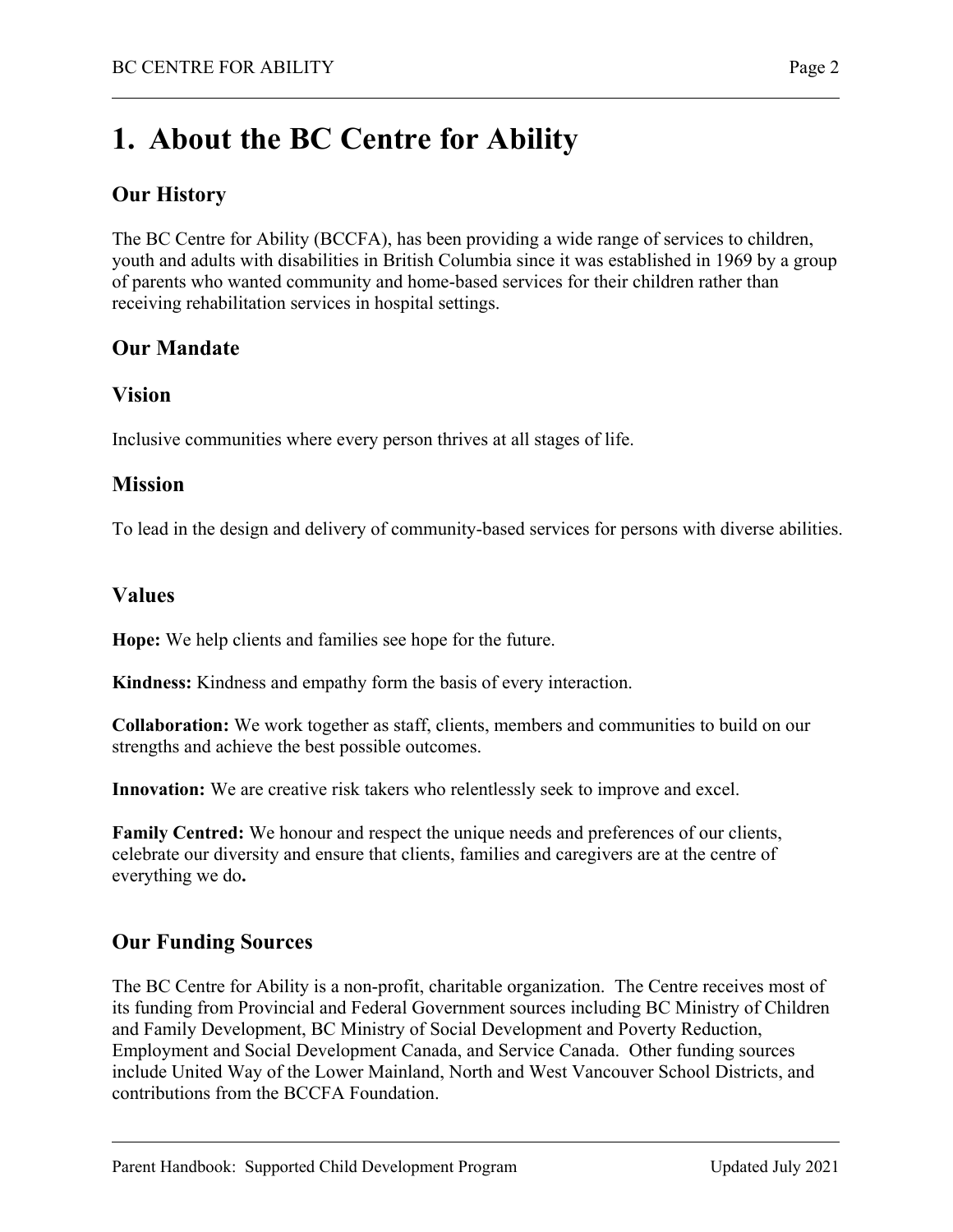### **Our Funded Services**

The BC Centre for Ability provides a wide range of services to children, youth and adults with disabilities. Key programs offered by BCCFA include the following:

#### **Services for Children and Youth:**

- 1. Early Intervention Program: Our Early Intervention team provides children with special needs, from birth to age five, with physiotherapy (PT), occupational therapy (OT), speech language pathology (SLP) and social work (SW) support. We collaborate with parents and other caregivers to offer evidence-based assessment, treatment, groups, workshops and family support at home and in the community, to facilitate children's growth. Our aim is to help children achieve their full potential where they live, play and learn.
- 2. School Occupational Therapy Program: In North and West Vancouver, our occupational therapists support students with neurological, physical and/or developmental challenges, from kindergarten through grade 12. We work in consultation with students' families, teachers and support staff to develop strategies that help students achieve their academic goals. Our aim is to support students' inclusion, participation and independence in school and the community
- 3. Supported Child Development Program (SCD): Our SCD Consultants help families with children who need extra support to access inclusive childcare and preschool. Team members work with families and childcare staff to design support strategies for children's individual needs, and provide training and consultation to childcare, preschool, and out of school care programs to help them develop inclusive principles and practices that enrich all children's experiences.
- 4. Community Brain Injury Program for Children and Youth in BC: Our Community Brain Injury Program provides short term, community-based rehabilitation services to children and youth with a recently acquired brain injury who live in BC, and do not have thirdparty funding. We provide individualized acute rehabilitation support, which may include occupational therapy, physiotherapy, speech language pathology, counselling and service coordination to help children and youth regain as much functionality as possible to participate in school and in their community.
- 5. Key Worker Support Services: We offer individual support, group therapy and skill development programs for children and youth up to age 19 who have a brain-based disorder such as fetal alcohol syndrome, neonatal abstinence syndrome or other complex developmental behavioural conditions. We educate families, professionals, and service providers about the behavioural symptoms of these conditions – which can affect development, learning, mental health, and adaptive and social skills. We provide training workshops for parents and community partners, and networking opportunities for families. Our goal is to help children and youth reduce their vulnerability to social and emotional difficulties, minimize challenging behaviours that can hinder participation in everyday life, and develop skills so they learn how to achieve success.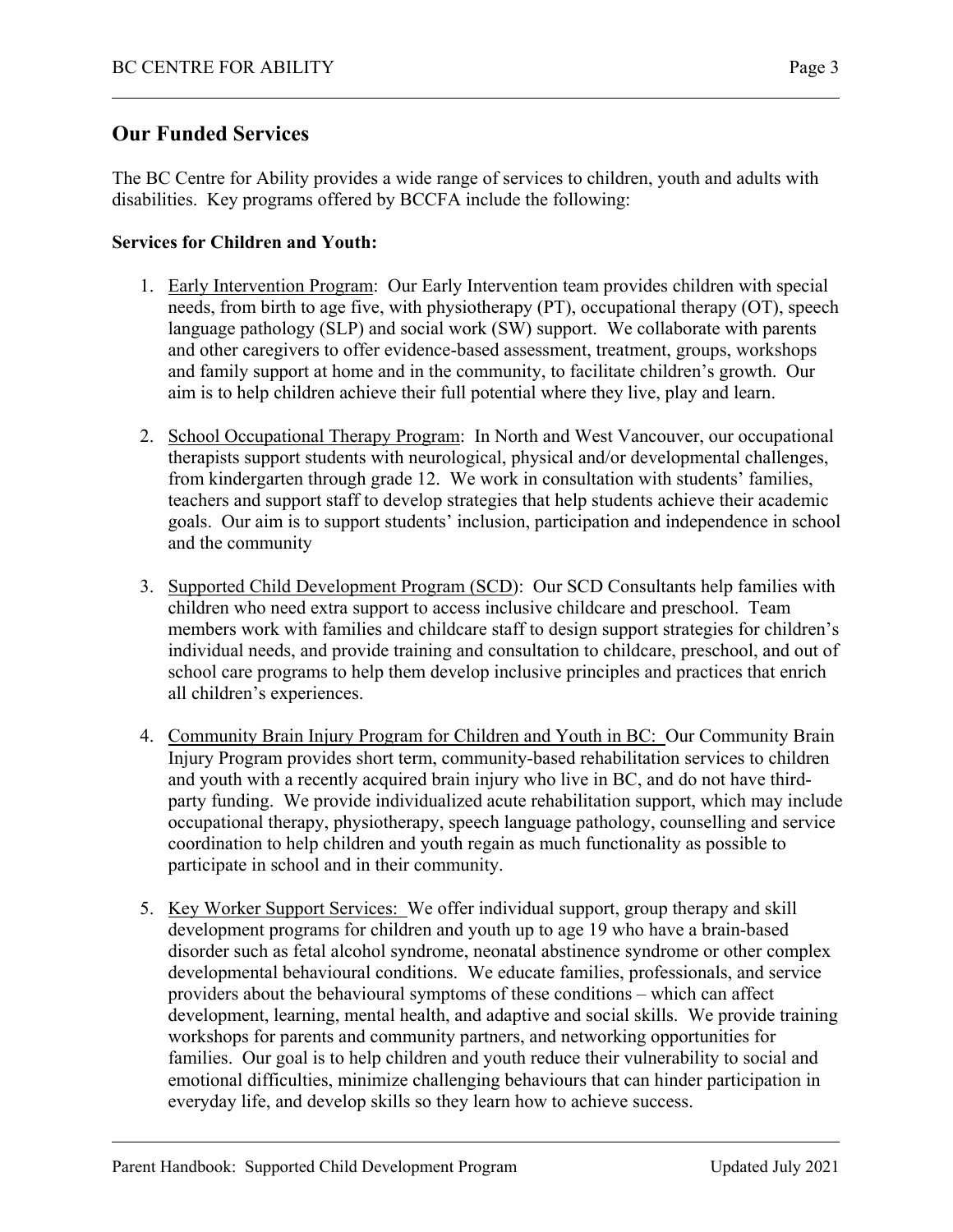6. Stepping Stones Program: In our United Way Stepping Stones Program, we work with children up to 12 years old with neurodevelopmental conditions, to strengthen their social and emotional skills and ability to manage at home, with friends, and at school. We give children group opportunities to develop social emotional competencies. We educate parents and caregivers on social emotional development and how to promote their child's learning. We also offer training and consultation to schools and community service providers, so they learn how to promote social emotional development in children with disabilities. Our aim is to help children form close, secure relationships with adults and

#### **Services for Adults:**

1. Opportunities Fund Program: The OPPS fund program helps adults with disabilities prepare for employment and self-employment, to support diverse and inclusive workplaces. We provide financial support to help participants achieve their employment goals by providing funding for training programs, wage subsidies and purchase of adaptive equipment. We support eligible participants in the Lower Mainland, Sunshine Coast, Sea to Sky corridor up to Pemberton, Fraser Valley up to Boston Bar and out to Hope. Our aim is to enhance employability and employment success for persons with disabilities.

peers, and regulate and express feelings in socially and culturally appropriate ways.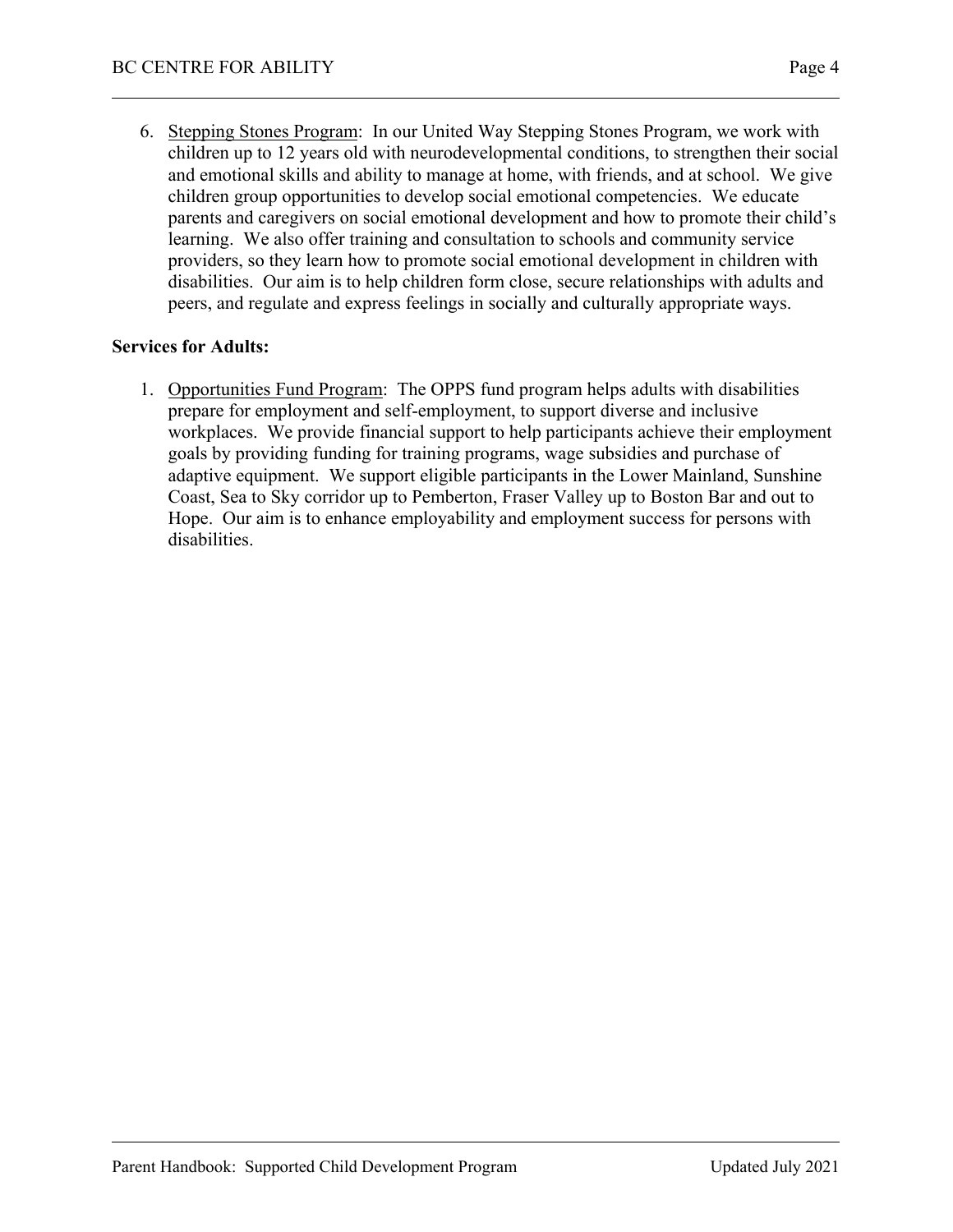# **2. BC Centre for Ability Ethical Guidelines**

- We respect the dignity of all persons.
- We uphold the rights of individuals and families to be treated with care and respect.
- We respect the uniqueness of each individual and his/her family in their values, culture, and beliefs.
- We work as partners with individuals and/or their family. Our service delivery is based on person-centred, family-centred and inclusive practice.
- We propose, facilitate and implement interventions and services that are accepted by experts in our fields of practice.
- We provide complete information to individuals and/or their families to enable them to make informed decisions about our proposed interventions and services.
- We respect the rights of individuals and families to confidentiality and privacy.
- When providing services, we ensure the safety of clients, staff, service providers and volunteers.

\*A more detailed Code of Ethics is available upon request.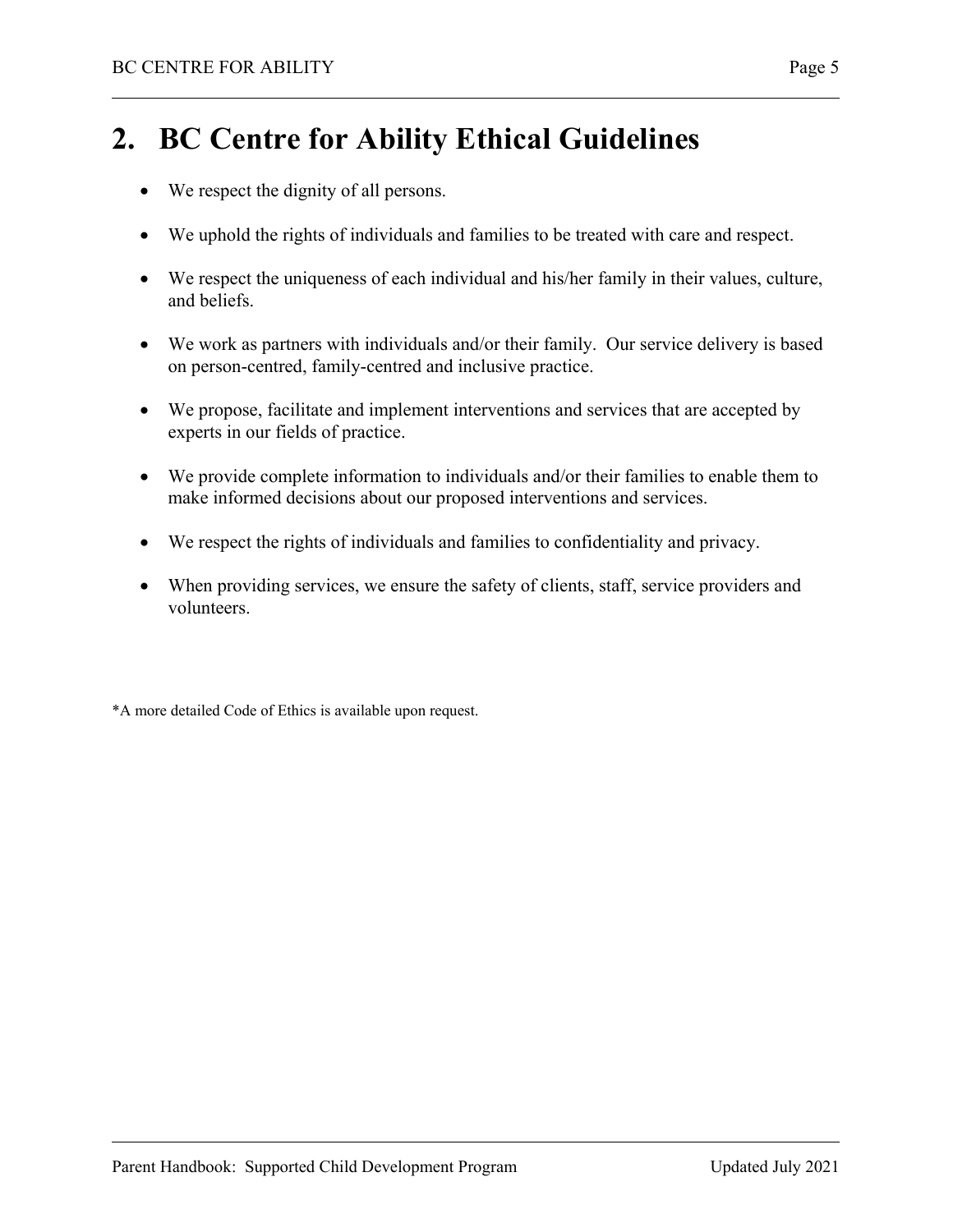# **3. What is Supported Child Development?**

The Supported Child Development (SCD) Program is a community-based program, funded by the Ministry of Children and Family Development. We assist families of children with extra support needs to access inclusive child care programs that meet the family needs. There is no fee for our services.

### **Main Service Principals**

**Family Centred Practice:** Parents are the key members of the SCD Team. Parents and community partners work together, with parents having the final decision regarding their child's care placement and individual goal plan.

**Inclusion:** This philosophy recognizes the right of all children, regardless of ability, to participate actively in licensed child care settings within their communities.

### **Who Does the Program Serve?**

- Parents or legal guardians who need childcare in Vancouver or Burnaby
- The SCD Program serves children from age 0 to 12 years old
- Children with a developmental delay or disability who require additional support to attend a licensed child care setting (including daycare, preschool and out-of-school care programs)

Additional service options may be available to children under 19 years of age who are unable to attend child care programs.

### **How Do I Access the Supported Child Development Program Services?**

The SCD Program accepts referrals from parents and community members through our website, by fax or by phone. Parents are welcome to contact the SCD Program directly, or they can work with a community partner to complete a community referral form. This form can be found at: http://bc-cfa.org/programs-services/supported-child-development/supported-child-development/

### **What Happens after the Referral?**

An SCD Program Consultant will work with you to gather information on your child's strengths, interests and challenges. All children who are eligible for the SCD Program will receive ongoing support from a Consultant. In some situations extra staffing support is required to ensure full participation in a licensed child care setting.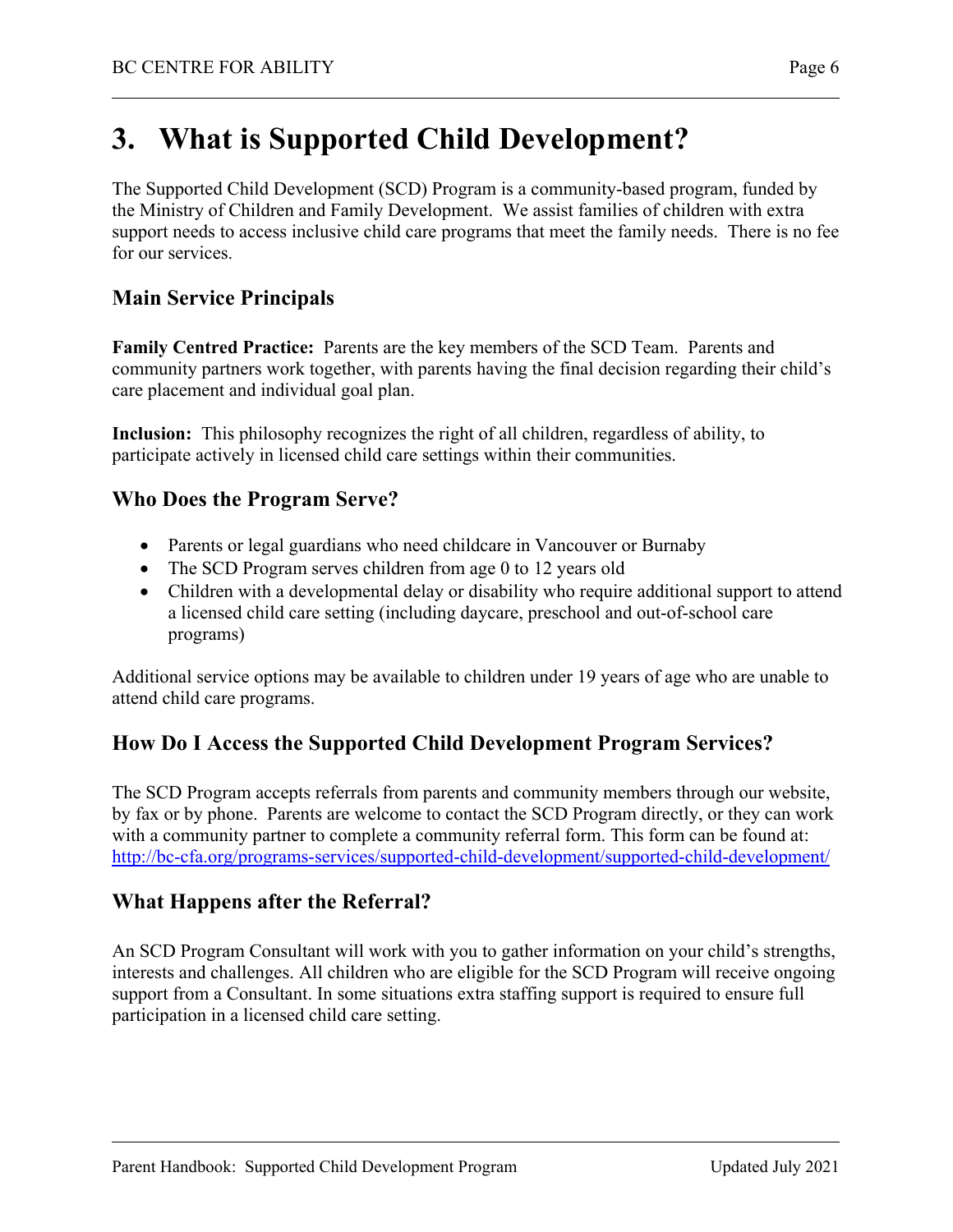# **4. How Will We Work with Your Child and Family?**

The centre provides services based on the principles of family centred practice, which is considered the "best practice" in North America for children with disabilities and their families. Family centered practice means the following:

- Parents are key members of the SCD Program team.
- Concerns, goals, and priorities of the parents determine the development of the support plan and targeted outcomes.
- Parents are provided complete and unbiased information in order to help them make informed decisions about the care of their child.
- Parents receive copies of all plans created by the SCD Program Consultants about their child. Parents review and provide input on all draft plans before they are finalized.
- Parents are regularly asked for feedback to help ensure that the child care placement and program plan are meeting the needs of their child and family.
- Our recommended strategies support parent's goals and fit the child care program's routines and activities.

### **Services offered by the Supported Child Development Program:**

Families

- Assisting families to find child care space by providing child care listings
- Develop individual support plans
- Assist in community and kindergarten transitions
- Support with referral to other community program and supports

Child Care Programs

- Consultation and support for implementation of inclusive principles and practices
- Consultation and support for implementation of individualized support plans
- Direct hands-on support to demonstrate strategies and techniques to support children
- In-service and workshops on a variety of related topics such as inclusion, social emotional development and positive behavior support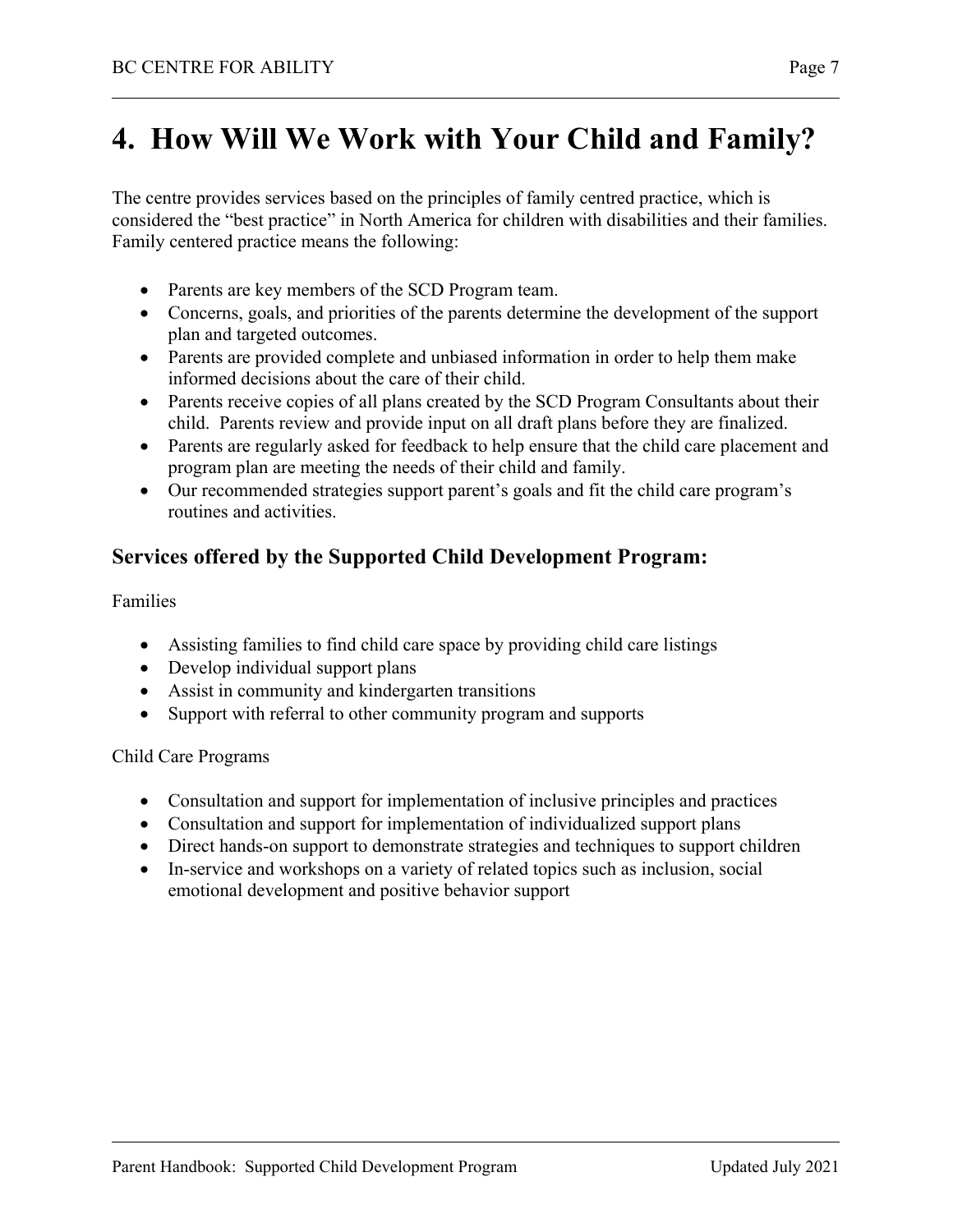### **Documents used by the Supported Child Development Program:**

The SCD Program uses several important documents to help determine the strengths and needs of your child and the child care program. They also make up your child's individual support plan.

These documents consist of, but are not limited to:

- Support Guide The Support Guide is a tool that is used to gather information needed to determine eligibility and the range of support needed for individual children. It also helps to gather information to help support the inclusion of children who require extra support in child care programs in their communities.
- Child and Family Support Plan (CFSP) The CFSP is a goal plan document developed for the child by the child's team and family.
- Visit Notes SCD Consultants will leave visit notes when they have made visits to the child's child care program or home. These notes usually consist of a summary of their observation, progress on goals and may include suggestions for the childcare staff.

### **Supported Child Development Program Levels of Support:**

An intake must be completed by an SCD Consultant to determine the level of support needed in a child care program. This is done through the completion of the support guide.

There are 3 levels:

- Level 1 Consultation only the child and the child care program will benefit from regular visits from the SCD consultant to provide strategies, resources and training.
- Level 2 Shared Support the child and the child care program will benefit from regular visits from the SCD consultant to provide strategies, resources and training. The child is able to share extra staffing support with other level 2 SCD clients in the program.
- Level 3 Individual Support the child and the child care program will benefit from regular visits from the SCD consultant to provide strategies, resources and training. The child needs individual extra staffing support to be included in the child care program.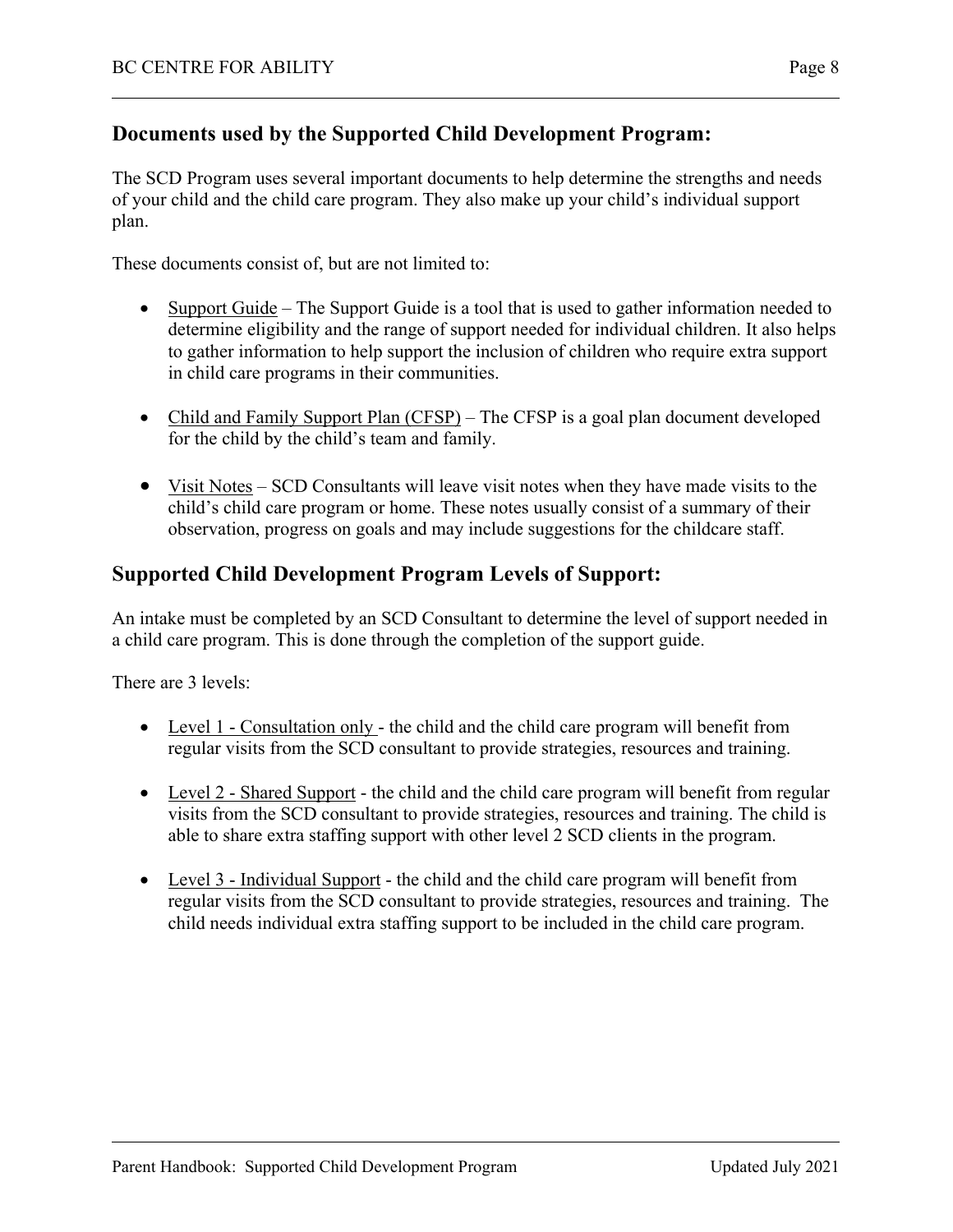### **Waitlist Management-Waiting List Priority Tool (WLPT):**

SCD Programs may have waiting lists for services. When this happens, the SCD Program uses a 'weighted waiting list' model. In this model, requests are prioritized based on specific criteria.

The criteria used by SCD Programs are based on:

- Provincial SCD Policies and contract requirements of the Ministry of Children and Family Development
- Community specific priorities and needs
- Agency specific priorities and needs

The delivery of SCD services is guided by a set of core principles. These principles include:

- Transparency
- Accountable
- Clear/Consistent Communication
- Family Centered Practice
- Accessible
- Coordinated/Streamlined

Determining the priority level is done by the SCD Consultant in collaboration with the Clinical Leads and/or Program Manager after gathering the following information:

- $\bullet$  Date of Referral this will determine the length of time on the waitlist.
- Child's Age different points are given for ages 0-19 years, with the highest amount of points being given to a child in their last year before entering Kindergarten who has not had a child care experience or any services.
- Child's Needs this is based on information collected when completing the Support Guide with the family and child care program staff.
- Family Needs this is based on the needs of the family, including other supports they have in place as well as an added priority for preschool in the last two years before a child enters Kindergarten.
- Child Care Setting Needs this is based on how much support the child care program requires to support this child and also takes into consideration the dynamics of the group of children currently attending the program, as well as the staff training and experience and any other supports they may currently have in place.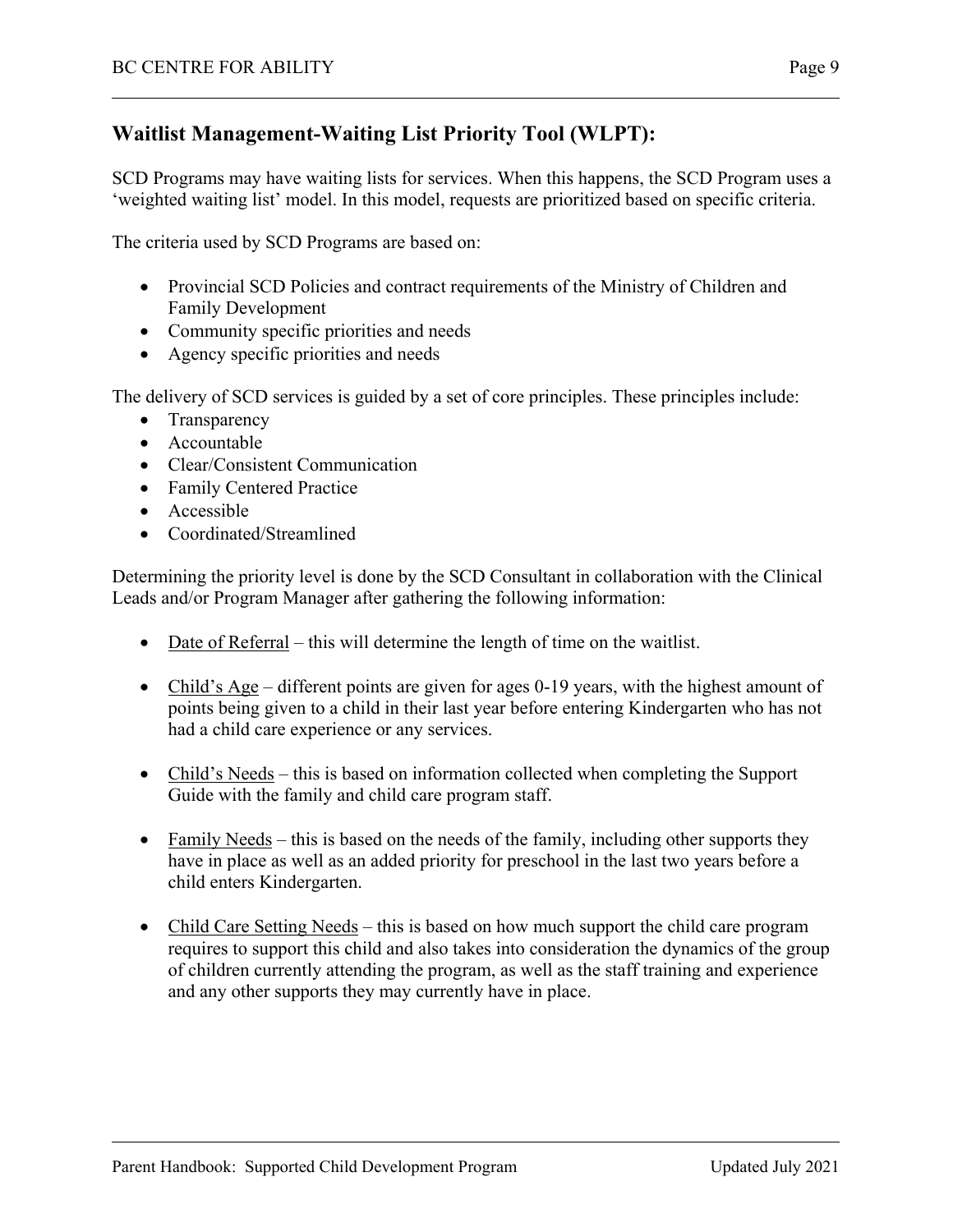# **5. Role of Supported Child Development Consultant**

The focus of the SCD Consultant is to assist the child care providers with developing a plan that will maximize the child's strengths and interests and to address the child's development and behavioural needs. The Consultant's role is to encourage and maintain successful participation in a peer group setting.

The program objectives are as follows:

- Provide support to families to locate a licensed preschool, daycare or out-of-school care program
- Determine eligibility, and level of support required
- Complete and maintain support guides and child and family support plans with families and child care centres and other community partners
- Partner with the community child care providers to plan individualized programs for children with extra needs within their child care settings
- Provide child care providers with individualized strategies based upon sound, developmentally appropriate practice and inclusive child care practice
- Support the primary relationship between the family and the child care provider
- Model child specific strategies
- Provide child specific training to child care providers
- Provide workshops to community child care providers and families as needed
- Link families and other community agencies
- Work in collaboration with other service providers to ensure consistent and integrated services to children and their families
- Assist children, as needed, to transition to school or a new child care setting

**Intake Consultants –** The Burnaby and Vancouver SCD Programs have consultants that process all new referrals to the program. These consultants support families for short term purposes until the child is moved to their ongoing consultant. The intake consultant:

- Receives initial intake information
- Opens client files
- Provides initial program information
- Supports families to understand child care and community resource options and funding
- Completes transition to ongoing SCD consultant

### **Who are your Supported Child Development Consultants?**

- Licensed early childhood educators with a broad range of experience working with children, youth and families
- Have sound knowledge, understanding and experience in child development, inclusive practices, family centred practice and positive behavioural support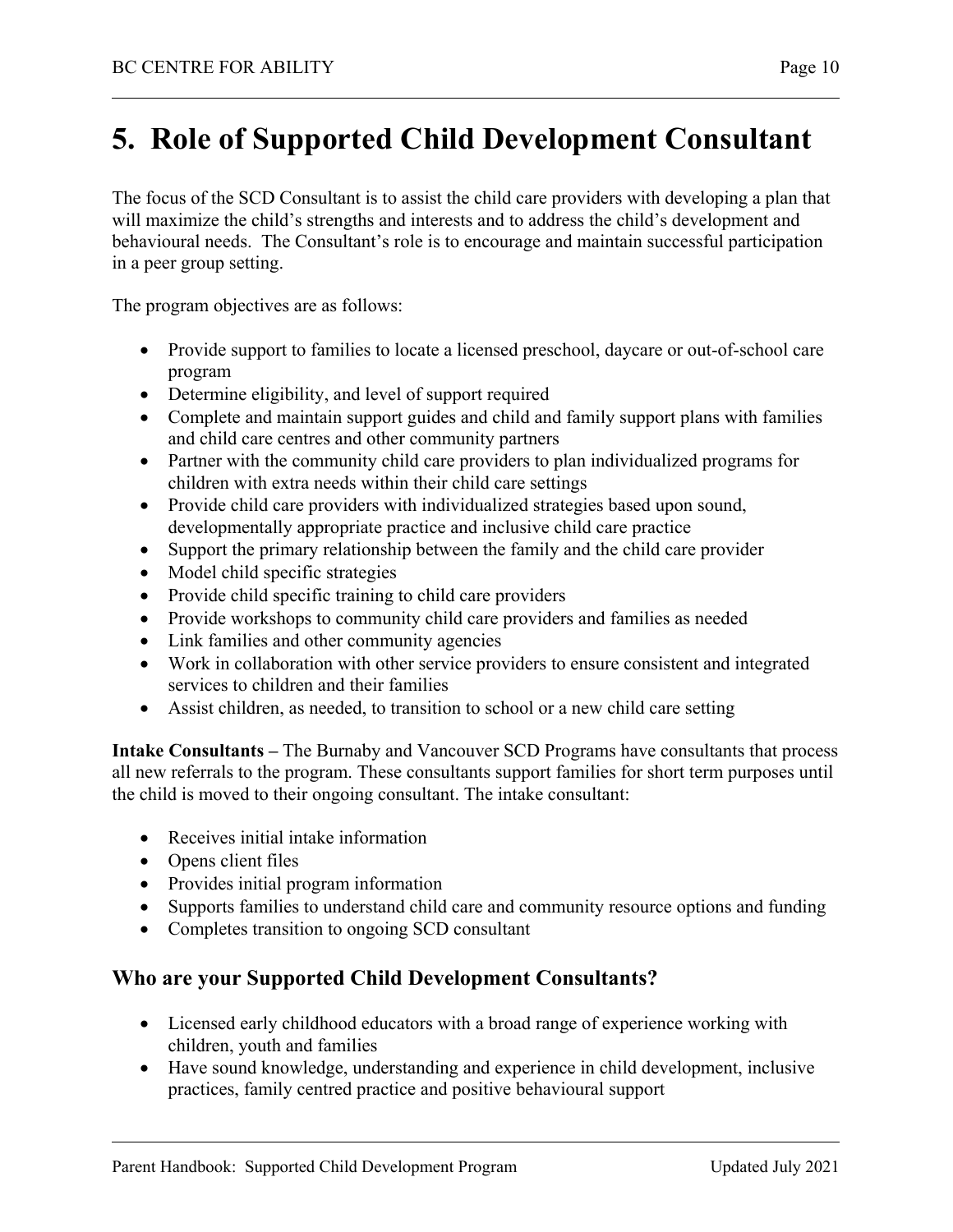# **6. How to Reach Us**

- By telephone: The Centre's main telephone number is (604) 451-5511. You may reach any staff member through the main telephone number plus their individual 4 digit local number, or you may use the direct line of the person you wish to reach (see their business card). All staff members have personal voice mail that can be accessed 24 hours a day. Staffs are often out of the Centre for appointments but are usually able to check their messages regularly.
- By fax: The Centre's fax number is (604) 451-5651.
- By website: The Centre's website is  $\frac{http://bc-cfa.org/}$  Click on the link for the specific program you wish to see.

## **Hours of Operation**

The Centre's regular hours are from 8:30 a.m. to 4:30 p.m., Monday through Friday. Appointments can be scheduled outside of these hours when necessary.

### **Location**

BC Centre for Ability Main Office (fully accessible) 2805 Kingsway Vancouver BC V5R 5H9 (Located at Moss and Kingsway, next to the Purdy's Chocolate Factory) Phone: 604-451-5511

Burnaby Location (appointment only) Metrotown Community Resource Centre Burnaby Supported Child Development 301 - 4460 Beresford St. Burnaby, BC V5H 0B8 Phone: 778-328-1625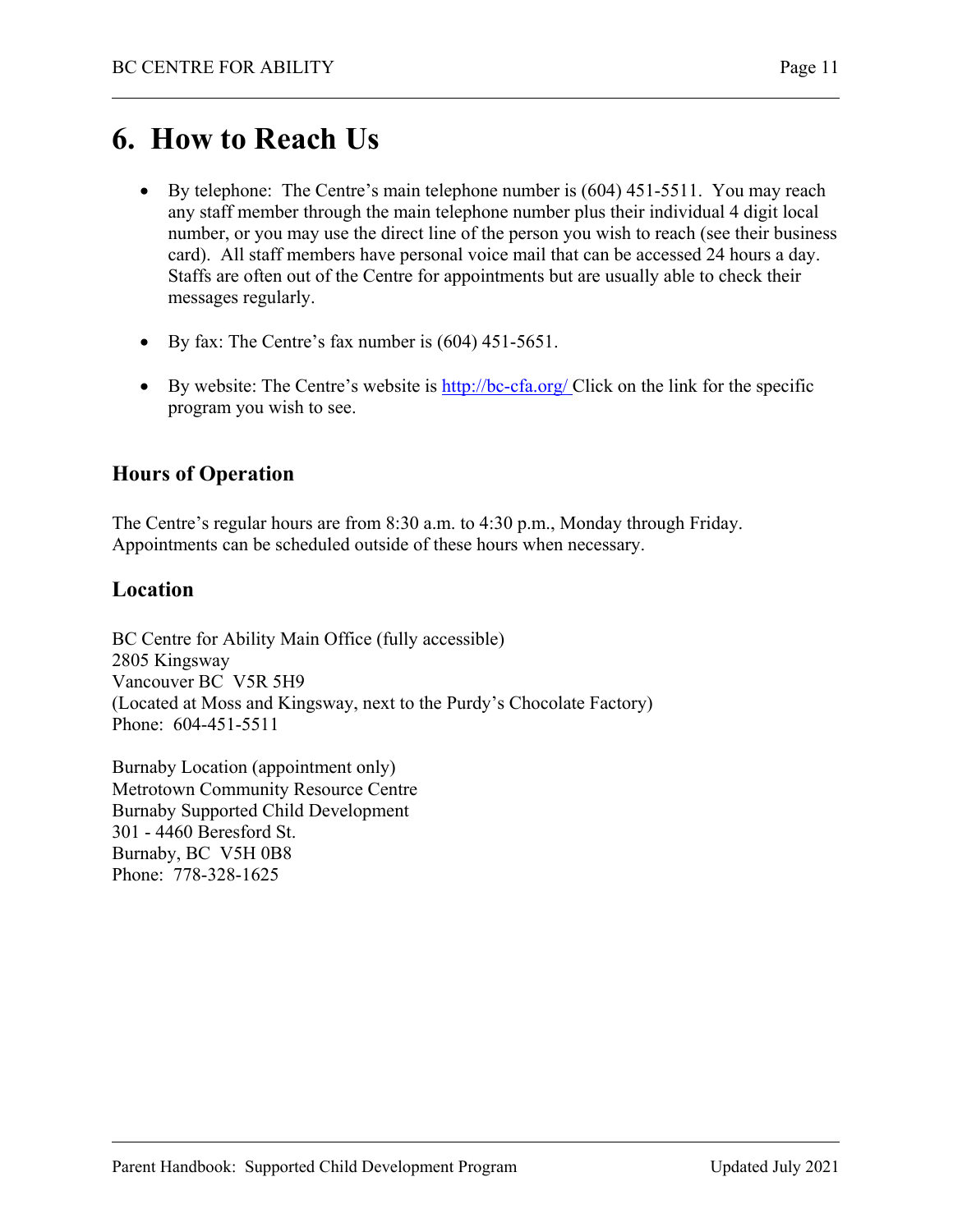# **7. Shared Responsibilities**

The BC Centre for Ability (BCCFA) staff, program leaders, Board of Directors, clients, and families honour their shared responsibility to create a positive and courteous service environment that is family-centred and respects the needs and preferences of clients. These commitments are the core of our relationships and guide our interactions.

As clients/families/caregivers you have the right to:

- Be treated with compassion, dignity, and respect, without discrimination of any kind
- Receive evidence-based services from qualified staff
- Make decisions about yourself and/or your children
- Refuse any treatment(s) or service(s)
- Access your and/or your child's BCCFA documentation
- Withhold or grant access to BCCFA to gather and/or communicate relevant information to/from other sources (i.e. hospital, school)
- Confidentiality, privacy, and transparency
- Report your concerns and complaints regarding BCCFA services

As partners in care, clients/families/caregivers and BCCFA staff and program leaders have a shared responsibility to:

- Treat each other with compassion, dignity, and respect, without discrimination of any kind
- Keep each other safe
- Be honest, transparent, and clear about any information that could affect care or service goals
- Promptly cancel and reschedule appointments
- Communicate openly and respectfully
- Follow BCCFA Client Complaint Reporting Guidelines for submitting concerns and complaints

If you have concerns with the BC Centre for Ability and/or our staff not meeting these commitments we encourage you to report your concern. Please report your concern or complaint by calling 604-451-5511 and speaking directly with your service provider. Visit our website at https://bc-cfa.org/about-us/financials-reporting/ for our BCCFA Client Complaint Reporting Guidelines, also available in Chinese (simplified – for Mandarin speakers), Punjabi, Filipino (Tagalog), and Spanish.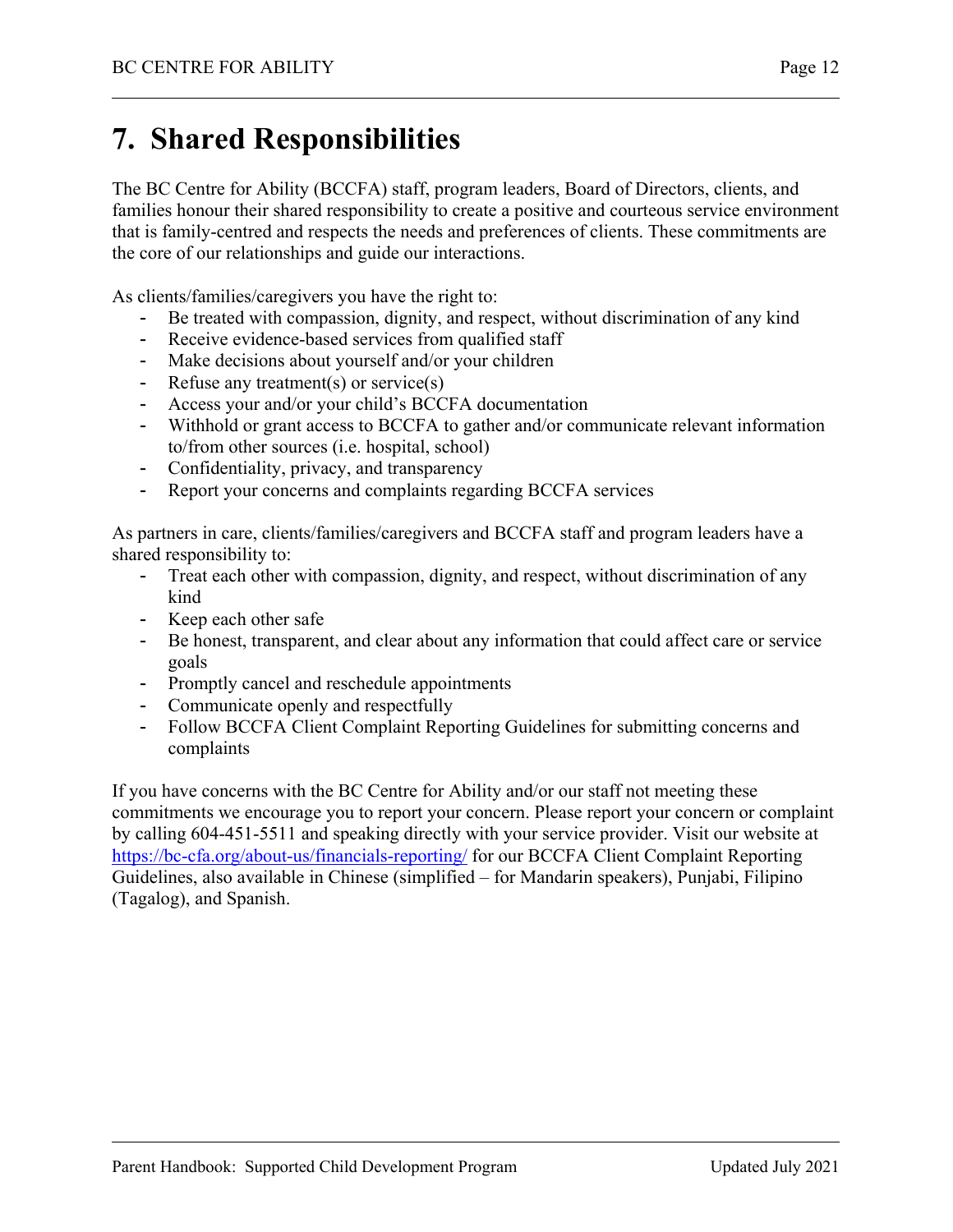### **Parent's Responsibilities**

Parent's involvement in our program is very important to our consultants and child care providers. We encourage the parents to do the following:

- Contact our program if you have concerns or questions
- Participate in team meetings to share your child's skills and development
- Share information to update the support guide to ensure it reflects your observations, strategies, and goals; this is done on a yearly basis or as significant changes occur
- Review, sign and return documentation required for your child's individual support plan
- Provide written or verbal feedback on our program services
- Inform us of changes in your child care placement and if you are going to move

### **Consents**

Parents or guardians are asked to sign two consent forms:

- Consent to Service: This consent authorizes the BCCFA SCD Program Consultants to work with your child. This consent form is signed once at the start of services.
- Consent to Obtain and Share Information: In this document, you advise us with whom we can obtain and share information about your child. This consent is reviewed and revised every year as needed and ensures that the contacts listed are current. Parents can request changes be made to this consent document at any time.
- *In order for service to continue without interruptions or delays, updated consents must always be maintained.*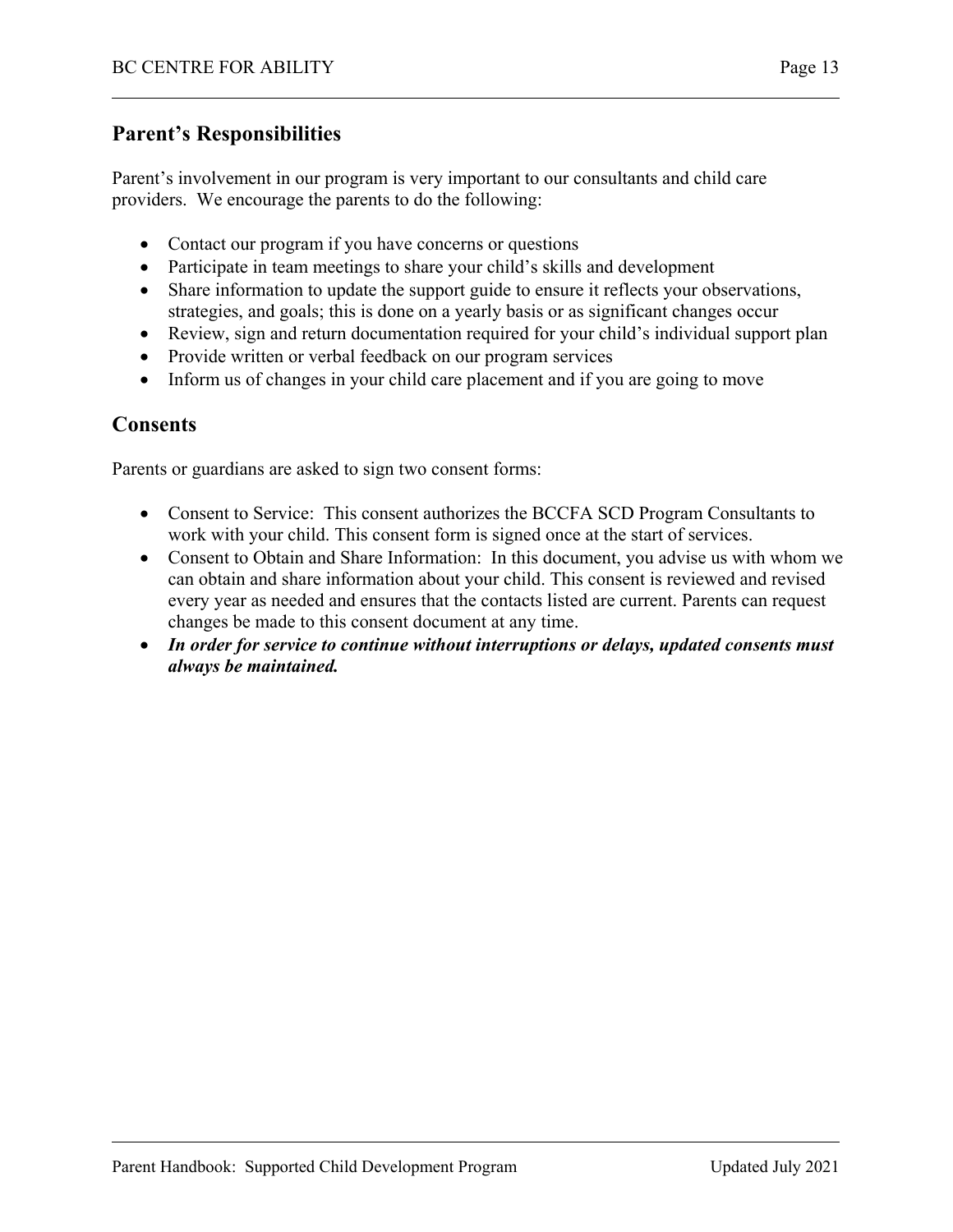# **8. Resources Available to You**

### **Supported Child Development Program Family Resource Library**

Books, videos, and special interest articles on a variety of topics related to raising children and understanding your child's disability are available for loan to parents and child care programs. This resource is available to those on a waiting list or currently receiving services.

### **Family Support and Educational Services**

The Centre sponsors various educational workshops and information sessions on a variety of topics. If you have a suggestion or request for a particular group or workshop, please let us know.

### **Our Website**

Our website contains great information, updates, articles, etc. We encourage you to check it out at http://bc-cfa.org.

### **Interpretation Services**

We can access interpreters from many cultures when needed to attend appointments and meetings with your Team or to understand written reports.

If you are looking for information and resources for your child and your family, please talk to your child's Program Consultant or contact the Initial Intake Consultant at 604-451-5511 extension 1424. We will make every effort to assist you to access information and resources for your child and your family.

### **Program Newsletter**

This newsletter will be shared with families, child care programs and other community members via email.

### **Local Advisory Committee**

The Supported Child Development Program has a Local Advisory that includes parents and other community partners and acts as an advisory body that guides and supports the SCD program in the delivery and ongoing development of SCD services. There is a local advisory committee for the community of Burnaby and Vancouver. They meet three times each year and families are welcomed and encouraged to attend.

#### **If you are interested, please speak to your SCD Consultant or Leader of SCD.**